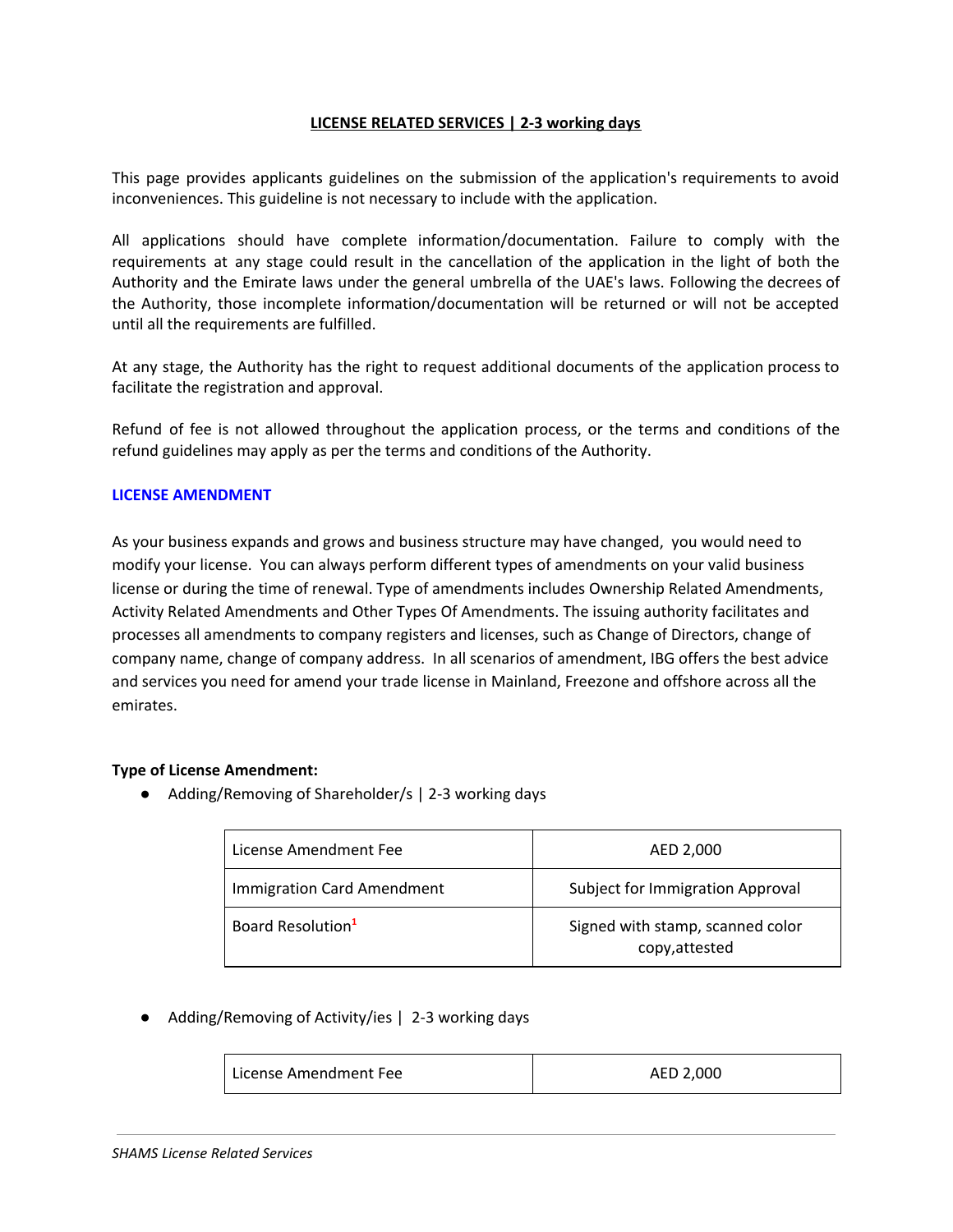| Activity Fee                  | AED 2,000                                          |
|-------------------------------|----------------------------------------------------|
| Board Resolution <sup>1</sup> | Signed with stamp, scanned color<br>copy, attested |

● Transferring of Shares | 2-3 working days

| License Amendment Fee             | AED 2,000                                          |
|-----------------------------------|----------------------------------------------------|
| <b>Immigration Card Amendment</b> | Subject for Immigration Approval                   |
| Board Resolution <sup>1</sup>     | Signed with stamp, scanned color<br>copy, attested |

● Upgrading/Downgrading Visa Allocation | 2-3 working days

| License Amendment Fee             | AED 2,000                                          |
|-----------------------------------|----------------------------------------------------|
| <b>Immigration Card Amendment</b> | Subject for Immigration Approval                   |
| Visa Allocation Fee               | AED 1,600                                          |
| <b>Shared Desk Facility</b>       | AED 3,675                                          |
| Board Resolution <sup>1</sup>     | Signed with stamp, scanned color<br>copy, attested |

● Decrease/Increase of Share Capital **3**

| License Amendment Fee         | AED 2,000                                          |
|-------------------------------|----------------------------------------------------|
| Board Resolution <sup>1</sup> | Signed with stamp, scanned color<br>copy, attested |